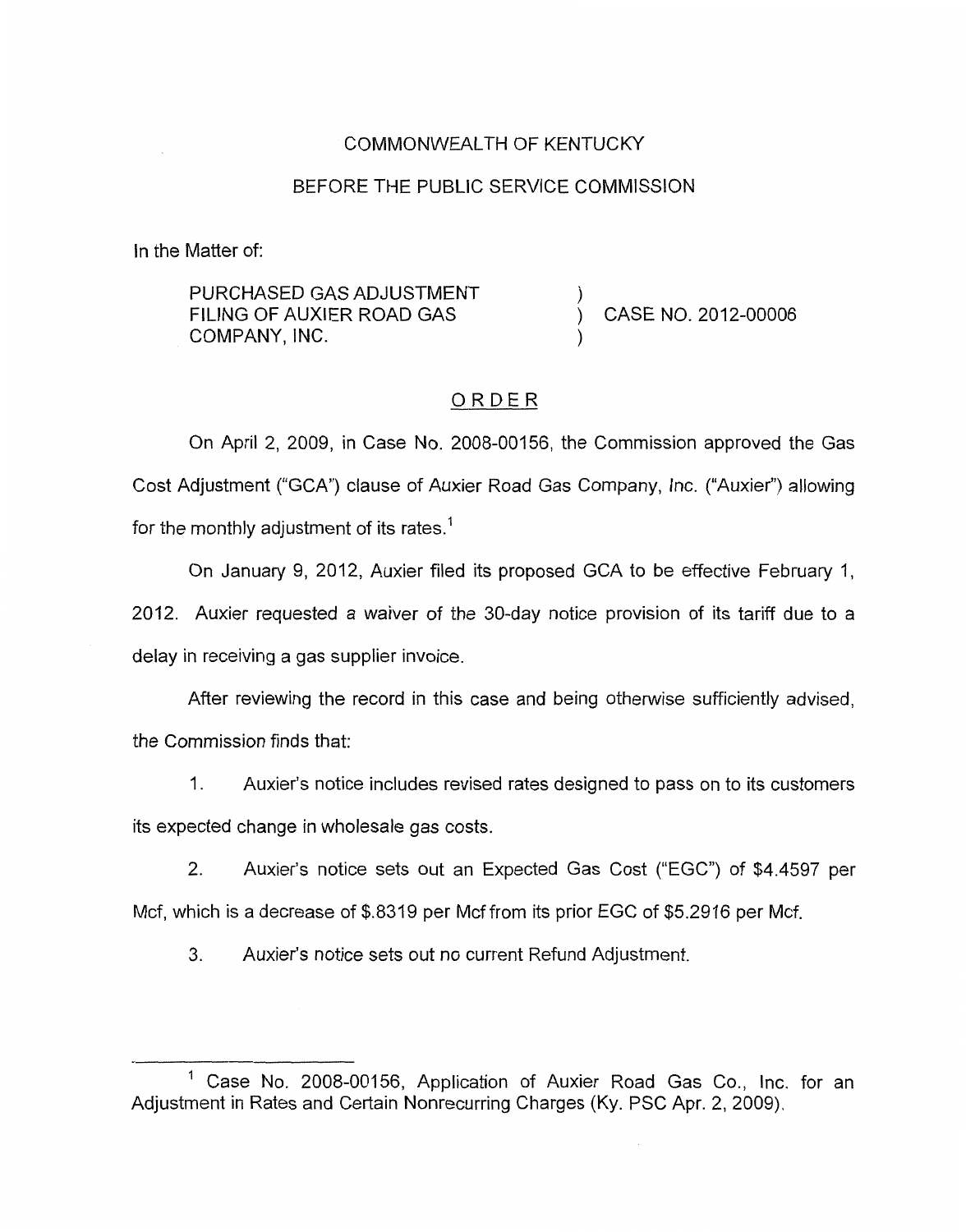4. Auxier's notice sets out a current month Actual Adjustment ("AA") of (\$.0064) per Mcf. Auxier's total AA is (\$.7929) per Mcf, which is an increase of \$.I562 per Mcf from its previous total AA of (\$.9491) per Mcf.

5. Auxier's notice sets out no current month Balance Adjustment ("BA"). A current BA in the amount of \$.0027 per Mcf is required to reconcile net under-recoveries resulting from an expired AA. Auxier's total BA of (\$.0007) per Mcf represents a decrease of \$.0001 per Mcf from the previous total BA of (\$.0006) per Mcf.

6. Auxier's Gas Cost Recovery rate is \$3.6661 per Mcf, which is a decrease of \$.6758 per Mcf from its previous rate of \$4.3419 per Mcf.

*7.* The rates in the Appendix to this Order are fair, just and reasonable, and should be approved for billing for service rendered by Auxier on and after February 1, 2012, based on its showing of good cause for a waiver of its 30-day notice requirement.

IT IS THEREFORE ORDERED that:

1. The rates proposed by Auxier are denied.

2. The rates in the Appendix attached hereto and incorporated herein are approved for billing for service rendered on and after February 1, 2012.

*3.* Within 20 days of the date of this Order, Auxier shall file its revised tariff sheets with this Commission setting out the rates approved herein and reflecting that they were approved pursuant to this Order.

..?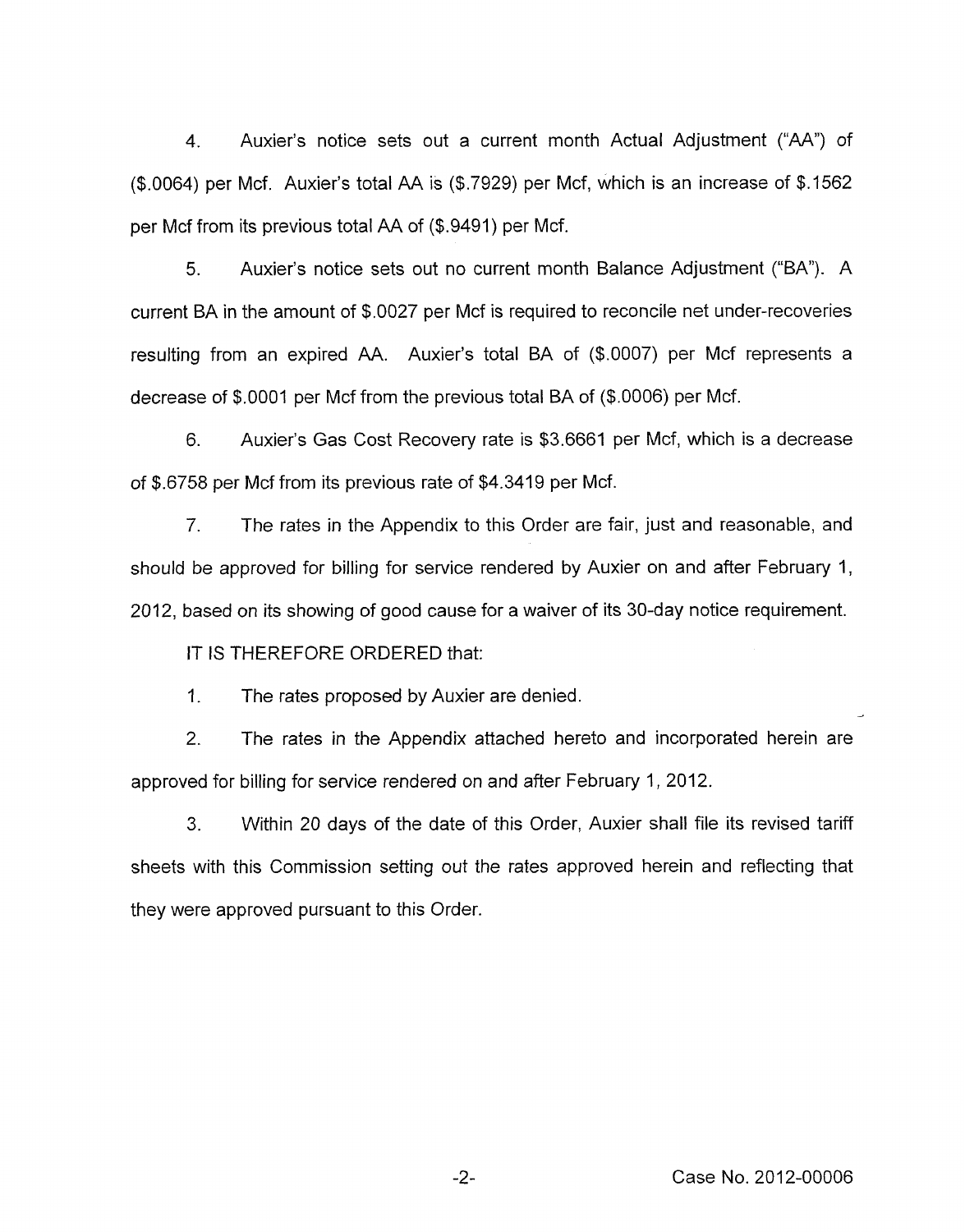By the Commission



J **Utive Director** E

 $\ddot{\phantom{1}}$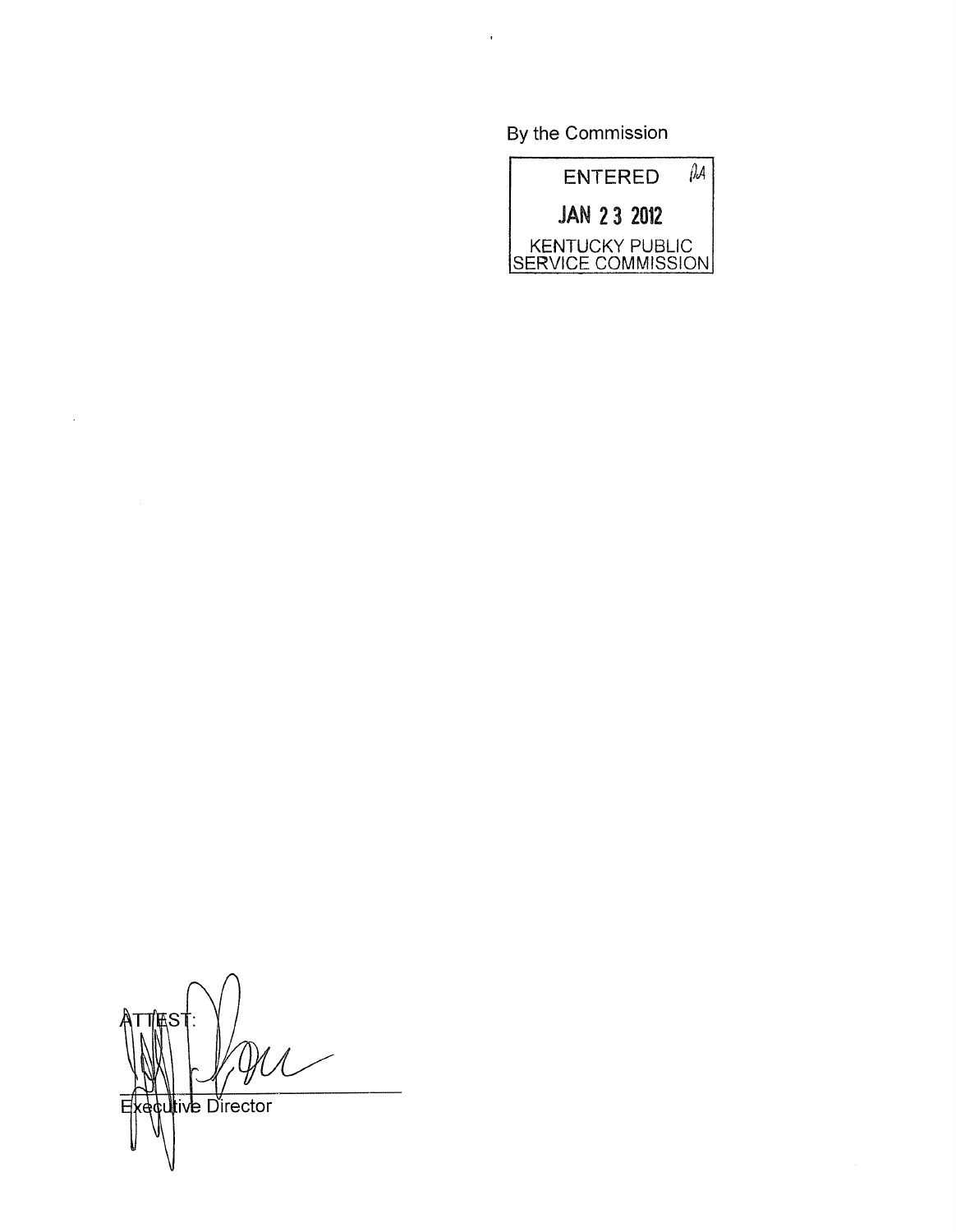## APPENDIX

# APPENDIX TO AN ORDER OF THE KENTUCKY PUBLIC SERVICE COMMISSION IN CASE NO. 2012-00006 DATED JAN 2 3 2012

The following rates and charges are prescribed for the customers served by Auxier Road Gas Company, Inc. All other rates and charges not specifically mentioned herein shall remain the same as those in effect under authority of this Commission prior to the effective date of this Order.

## RATES:

|                          | <b>Gas Cost</b><br>Recovery |          |           |
|--------------------------|-----------------------------|----------|-----------|
|                          | Base Rate                   | Rate     | Total     |
| First Mcf (Minimum Bill) | \$6.36                      | \$3.6661 | \$10.0261 |
| All Over 1 Mcf           | \$5.0645                    | \$3.6661 | \$8.7306  |